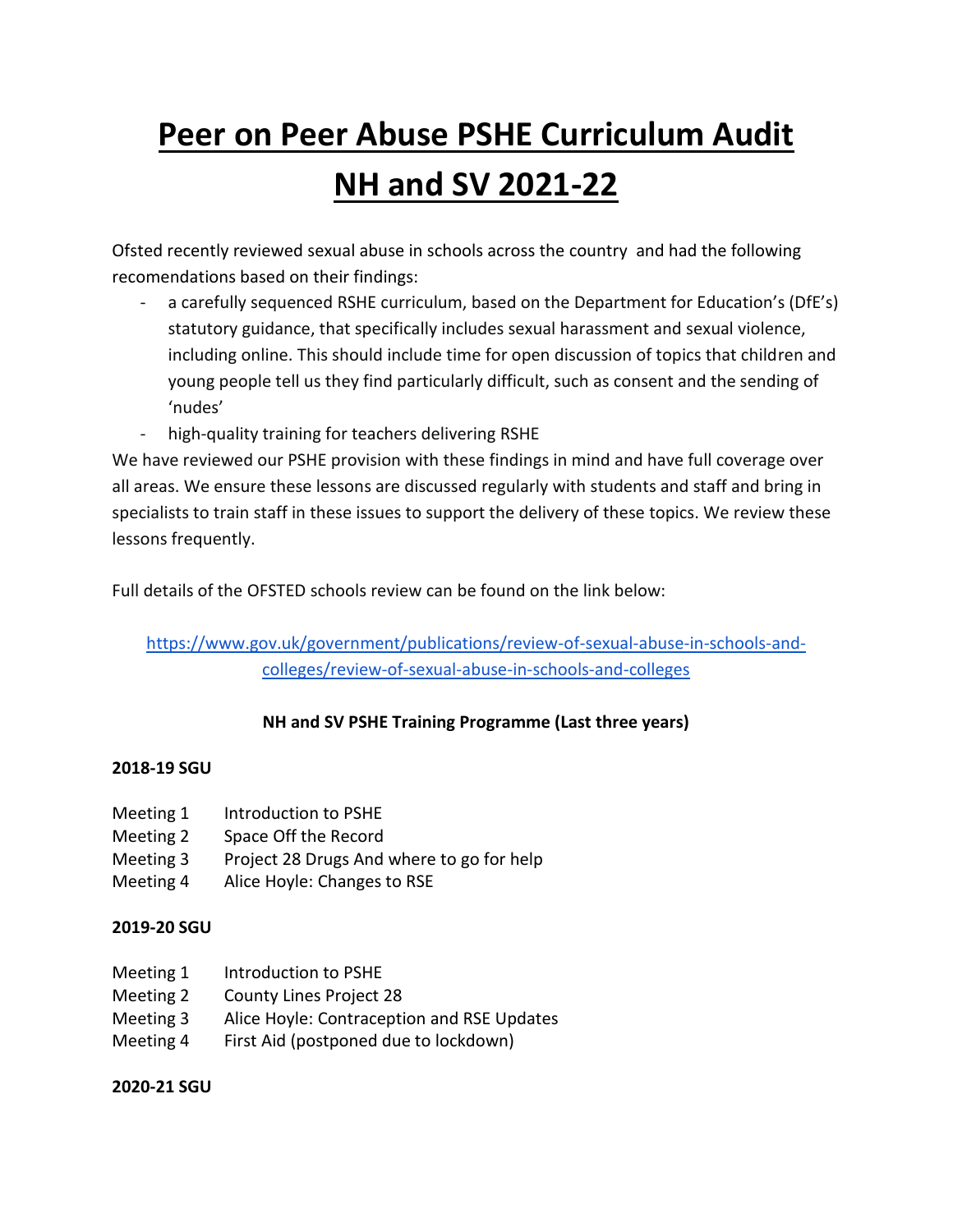Meeting 1 Introduction to PSHE Meeting 2 RSHE Brook Training Meeting 3 Equalities Training (Postponed due to lockdown, rearranged for INSET September 2021) Meeting 4 First Aid

Lessons have teacher instructions throughout the schemes of learning. Due to the particularly sensitive nature of the lessons at KS4 lesson specific 3I's have been written to set the tone and ensure confident delivery. We frequently signpost students as to where to go for help both within school and outside of school.

| Peer on Peer Abuse Related | <b>NH and SV Curriculum</b> |
|----------------------------|-----------------------------|
| <b>Topics</b>              |                             |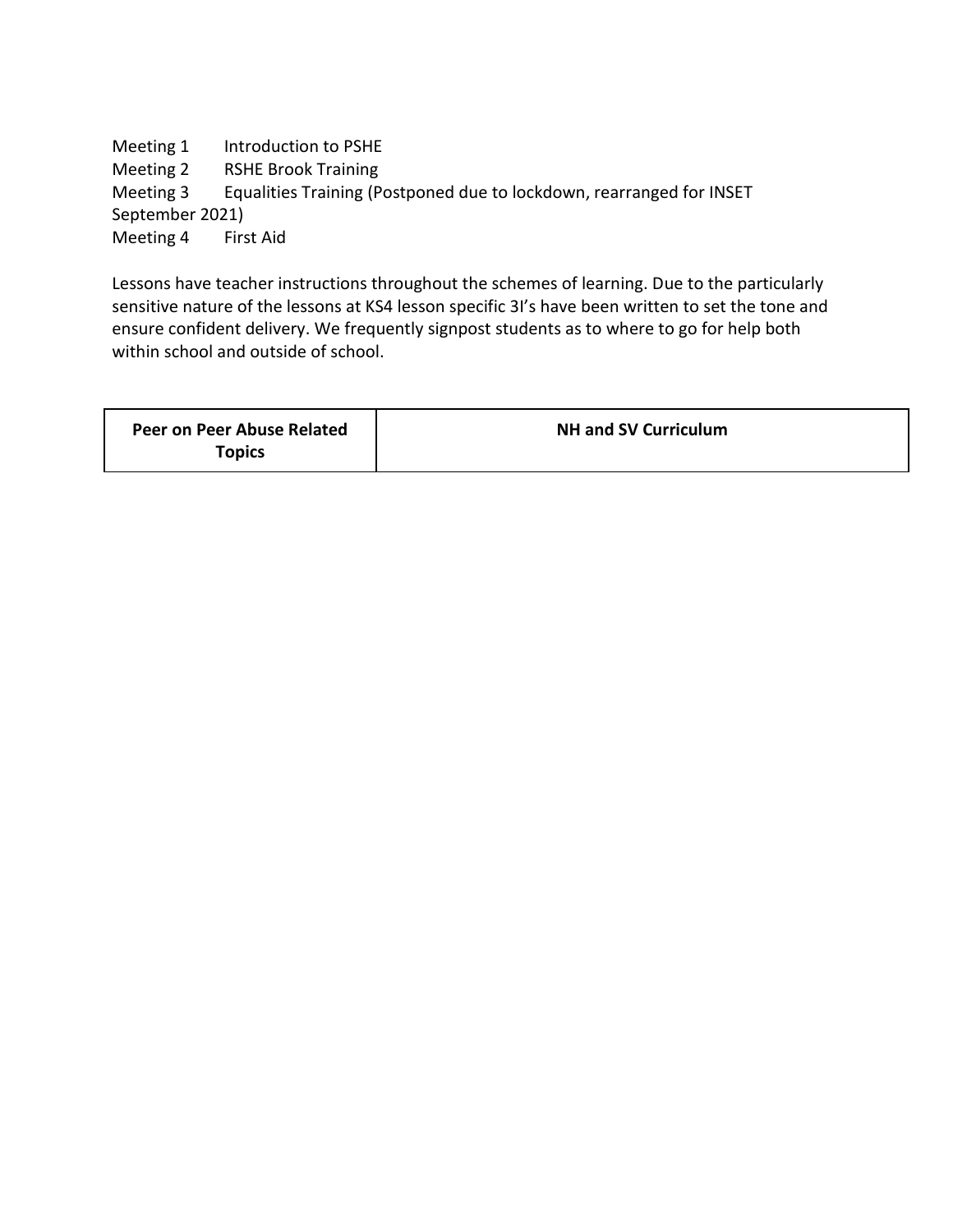| <b>Health and Respectful</b><br>Relationships | All Years Ground Rules and Pupil Consultation                     |
|-----------------------------------------------|-------------------------------------------------------------------|
|                                               | Year 7 Term 1 What is PSHE?                                       |
|                                               | What is friendship?                                               |
|                                               | How do I build positive relationships?                            |
|                                               | What is bullying?                                                 |
|                                               | Digital Citizenship and Cyberbullying                             |
|                                               | Year 8 Term 5 Relationships                                       |
|                                               | Positive relationships                                            |
|                                               | Managing feelings and consent                                     |
|                                               | Pregnancy<br>What are the consequences of sexting?                |
|                                               | Managing conflict                                                 |
|                                               | Peer on Peer Bullying                                             |
|                                               | Self Esteem and Body Image                                        |
|                                               | Year 9 Relationships and Sex Education Term 3                     |
|                                               | Relationships                                                     |
|                                               | What is consent?                                                  |
|                                               | <b>Body Parts</b>                                                 |
|                                               | What is sexual health?                                            |
|                                               | LGBTQ+<br>Safer Sex                                               |
|                                               | Contraception                                                     |
|                                               | What is worrying about pornography?                               |
|                                               | What is Child Sexual Exploitation and how does it happen?         |
|                                               | <b>FGM</b>                                                        |
|                                               | Where to go for help                                              |
|                                               | Year 10 Term 6 Relationships and Sex Education                    |
|                                               | What does a Healthy Relationship look like?                       |
|                                               | Sex and sexuality                                                 |
|                                               | Screwball<br>LGBTQ+                                               |
|                                               | Fertility and Reproductive Health (link to drugs, alcohol, STIsI) |
|                                               | Forced Marriage and Honour based violence                         |
|                                               | Privilege, power and gender prejudice                             |
|                                               | <b>Stalking and Harassment</b>                                    |
|                                               |                                                                   |
|                                               | Year 11 Term 2 Relationships and Sex Education                    |
|                                               | Building ethical relationships<br>What does " sex" even mean?     |
|                                               | Contraception                                                     |
|                                               | STI's (Inc. HIV)                                                  |
|                                               | Planet Porn vs Planet Reality                                     |
|                                               | Revenge Porn and image sharing                                    |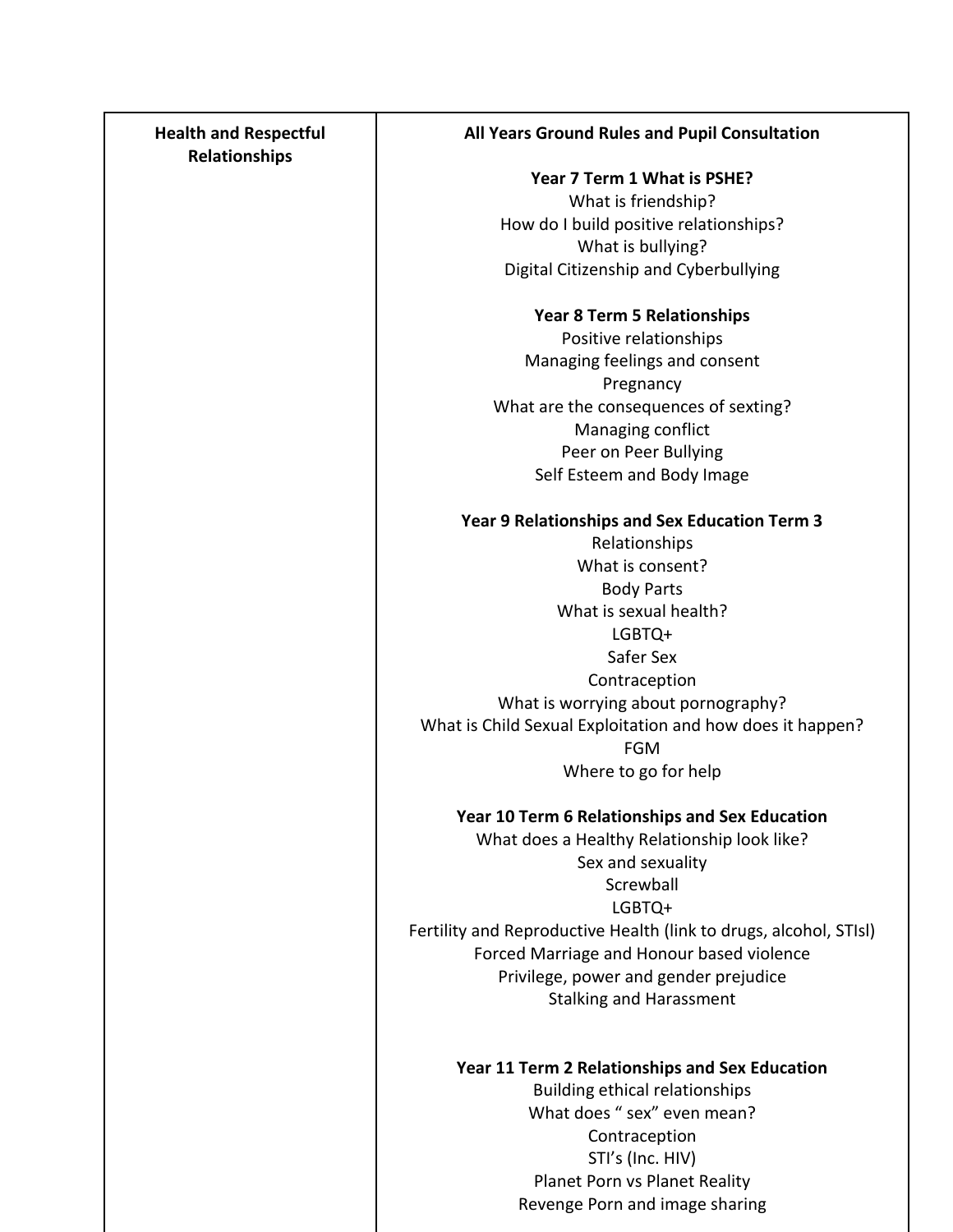| What respectful relationships | Year 7 Term 1 What is PSHE?                                       |
|-------------------------------|-------------------------------------------------------------------|
| look like                     | What is friendship?                                               |
|                               | How do I build positive relationships?                            |
|                               | What is bullying?                                                 |
|                               | Digital Citizenship and Cyberbullying                             |
|                               | <b>Year 8 Term 5 Relationships</b>                                |
|                               | Friendships                                                       |
|                               | Positive relationships                                            |
|                               | Managing feelings and consent                                     |
|                               | Pregnancy                                                         |
|                               | What are the consequences of sexting?                             |
|                               | Managing conflict                                                 |
|                               | Peer on Peer Bullying                                             |
|                               | Self Esteem and Body Image                                        |
|                               | Year 10 Term 6 Relationships and Sex Education                    |
|                               | What does a Healthy Relationship look like?                       |
|                               | Sex and sexuality                                                 |
|                               | Screwball                                                         |
|                               | LGBTQ+                                                            |
|                               | Fertility and Reproductive Health (link to drugs, alcohol, STIsI) |
|                               | Forced Marriage and Honour based violence                         |
|                               | Privilege, power and gender prejudice                             |
|                               | <b>Stalking and Harassment</b>                                    |
|                               |                                                                   |
|                               |                                                                   |
|                               |                                                                   |
|                               |                                                                   |
|                               |                                                                   |
|                               |                                                                   |
|                               |                                                                   |
|                               |                                                                   |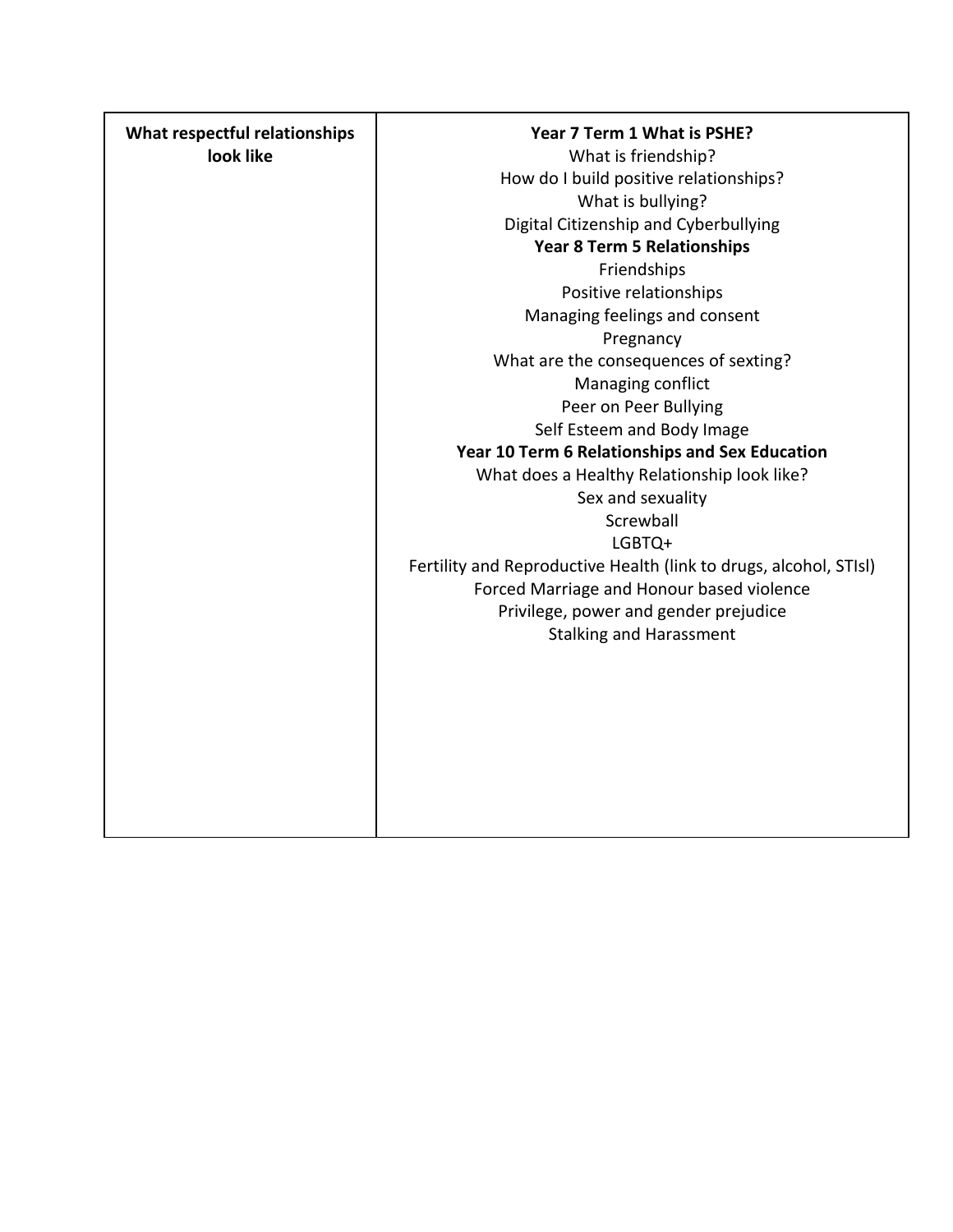| <b>Consent</b> | <b>Year 8 Term 5 Relationships</b>                                |
|----------------|-------------------------------------------------------------------|
|                | Friendships                                                       |
|                | Positive relationships                                            |
|                | Managing feelings and consent                                     |
|                | Pregnancy                                                         |
|                | What are the consequences of sexting?                             |
|                | Managing conflict                                                 |
|                | Peer on Peer Bullying                                             |
|                | Self Esteem and Body Image                                        |
|                | Year 9 Relationships and Sex Education Term 3                     |
|                | Relationships                                                     |
|                | What is consent?                                                  |
|                | <b>Body Parts</b>                                                 |
|                | What is sexual health?                                            |
|                | LGBTQ+                                                            |
|                | Safer Sex                                                         |
|                | Contraception                                                     |
|                | What is worrying about pornography?                               |
|                | What is Child Sexual Exploitation and how does it happen?         |
|                | <b>FGM</b>                                                        |
|                | Where to go for help                                              |
|                | Year 10 Term 6 Relationships and Sex Education                    |
|                | What does a Healthy Relationship look like?                       |
|                | Sex and sexuality                                                 |
|                | Screwball                                                         |
|                | LGBTQ+                                                            |
|                | Fertility and Reproductive Health (link to drugs, alcohol, STIsI) |
|                | Forced Marriage and Honour based violence                         |
|                | Privilege, power and gender prejudice                             |
|                | <b>Stalking and Harassment</b>                                    |
|                | Year 11 Term 2 Relationships and Sex Education                    |
|                | Building ethical relationships                                    |
|                | What does "sex" even mean?                                        |
|                | Contraception                                                     |
|                | STI's (Inc. HIV)                                                  |
|                | Planet Porn vs Planet Reality                                     |
|                | Revenge Porn and image sharing                                    |
|                |                                                                   |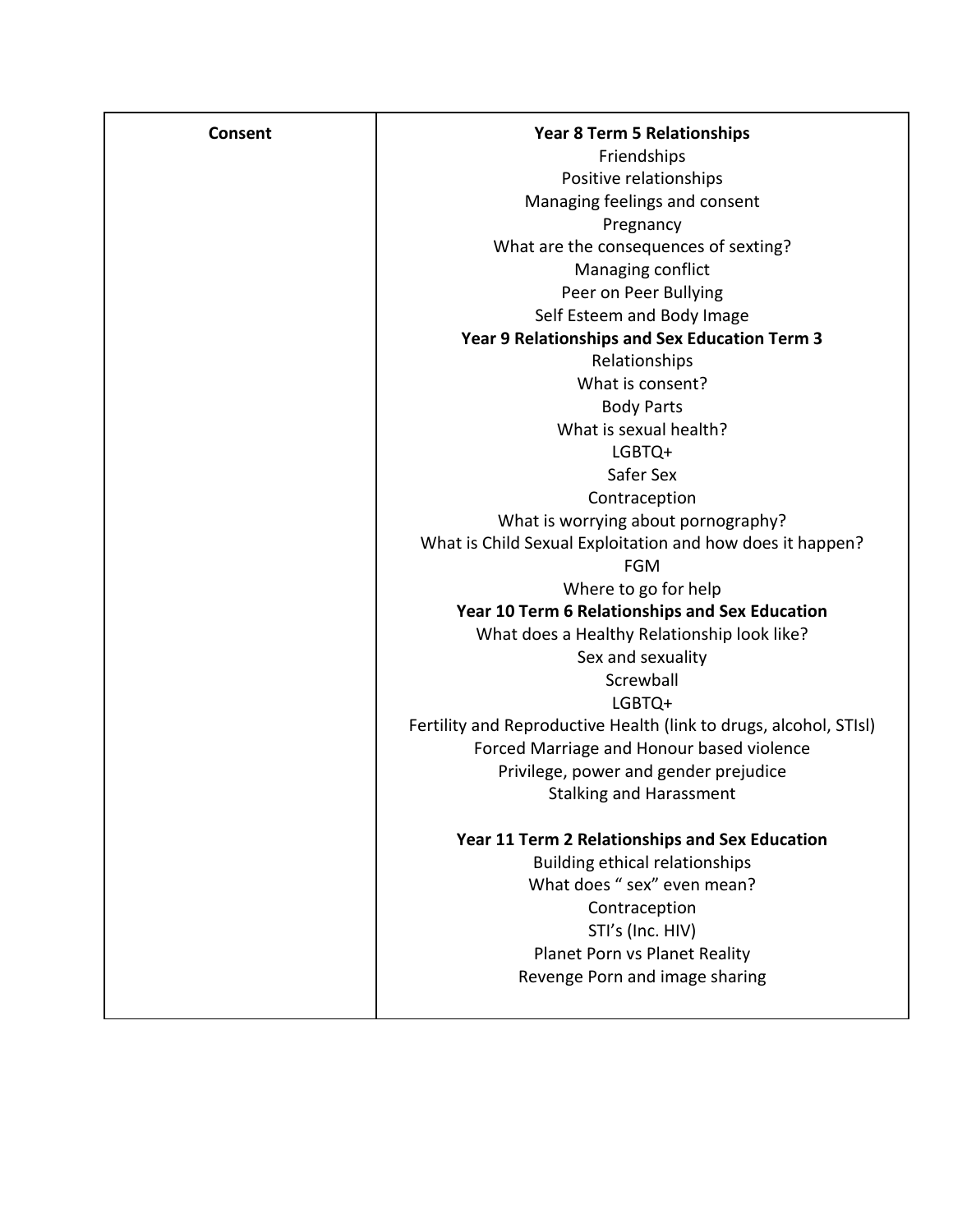| Gender roles, stereotyping and<br>equality | Year 8 Term 2 What Rights and Responsibilities Do We Have?<br>What is a good citizen?<br><b>Rights and Responsibilities</b><br>How should people be punished?<br>Rights, responsibilities and the community.<br>The Equality Act<br>The Equality Act and Disability<br>How are we protected from discrimination and unconscious bias?<br><b>Year 8 Term 6 Careers</b><br><b>Challenging Stereotypes</b><br>Year 9 Term 1 and 2 PB Prejudice and Discrimination Scheme of |
|--------------------------------------------|--------------------------------------------------------------------------------------------------------------------------------------------------------------------------------------------------------------------------------------------------------------------------------------------------------------------------------------------------------------------------------------------------------------------------------------------------------------------------|
|                                            | <b>Learning</b>                                                                                                                                                                                                                                                                                                                                                                                                                                                          |
| <b>Body Confidence and Self</b>            | <b>Year 8 Term 5 Relationships</b>                                                                                                                                                                                                                                                                                                                                                                                                                                       |
| <b>Esteem</b>                              | Self Esteem and Body Image                                                                                                                                                                                                                                                                                                                                                                                                                                               |
|                                            |                                                                                                                                                                                                                                                                                                                                                                                                                                                                          |
|                                            | <b>Year 9 Wellbeing Term 5</b>                                                                                                                                                                                                                                                                                                                                                                                                                                           |
|                                            | Selfie Safety and sharing images                                                                                                                                                                                                                                                                                                                                                                                                                                         |
|                                            | Body Image and Self Esteem                                                                                                                                                                                                                                                                                                                                                                                                                                               |
|                                            | <b>Year 10 Health and Wellbeing</b>                                                                                                                                                                                                                                                                                                                                                                                                                                      |
|                                            | Social Media and Self Esteem                                                                                                                                                                                                                                                                                                                                                                                                                                             |
| <b>Prejudiced behaviour</b>                | Year 8 Term 2 What Rights and Responsibilities Do We Have?                                                                                                                                                                                                                                                                                                                                                                                                               |
|                                            | What is a good citizen?                                                                                                                                                                                                                                                                                                                                                                                                                                                  |
|                                            | <b>Rights and Responsibilities</b>                                                                                                                                                                                                                                                                                                                                                                                                                                       |
|                                            | How should people be punished?                                                                                                                                                                                                                                                                                                                                                                                                                                           |
|                                            | Rights, responsibilities and the community.                                                                                                                                                                                                                                                                                                                                                                                                                              |
|                                            | The Equality Act                                                                                                                                                                                                                                                                                                                                                                                                                                                         |
|                                            | The Equality Act and Disability                                                                                                                                                                                                                                                                                                                                                                                                                                          |
|                                            | How are we protected from discrimination and unconscious bias?                                                                                                                                                                                                                                                                                                                                                                                                           |
|                                            | Year 9 Term 1 and 2 PB Prejudice and Discrimination Scheme of<br><b>Learning</b>                                                                                                                                                                                                                                                                                                                                                                                         |
|                                            | Year 11 Health, Wellbeing and the Wider World<br>Privilege, Power and Prejudice                                                                                                                                                                                                                                                                                                                                                                                          |